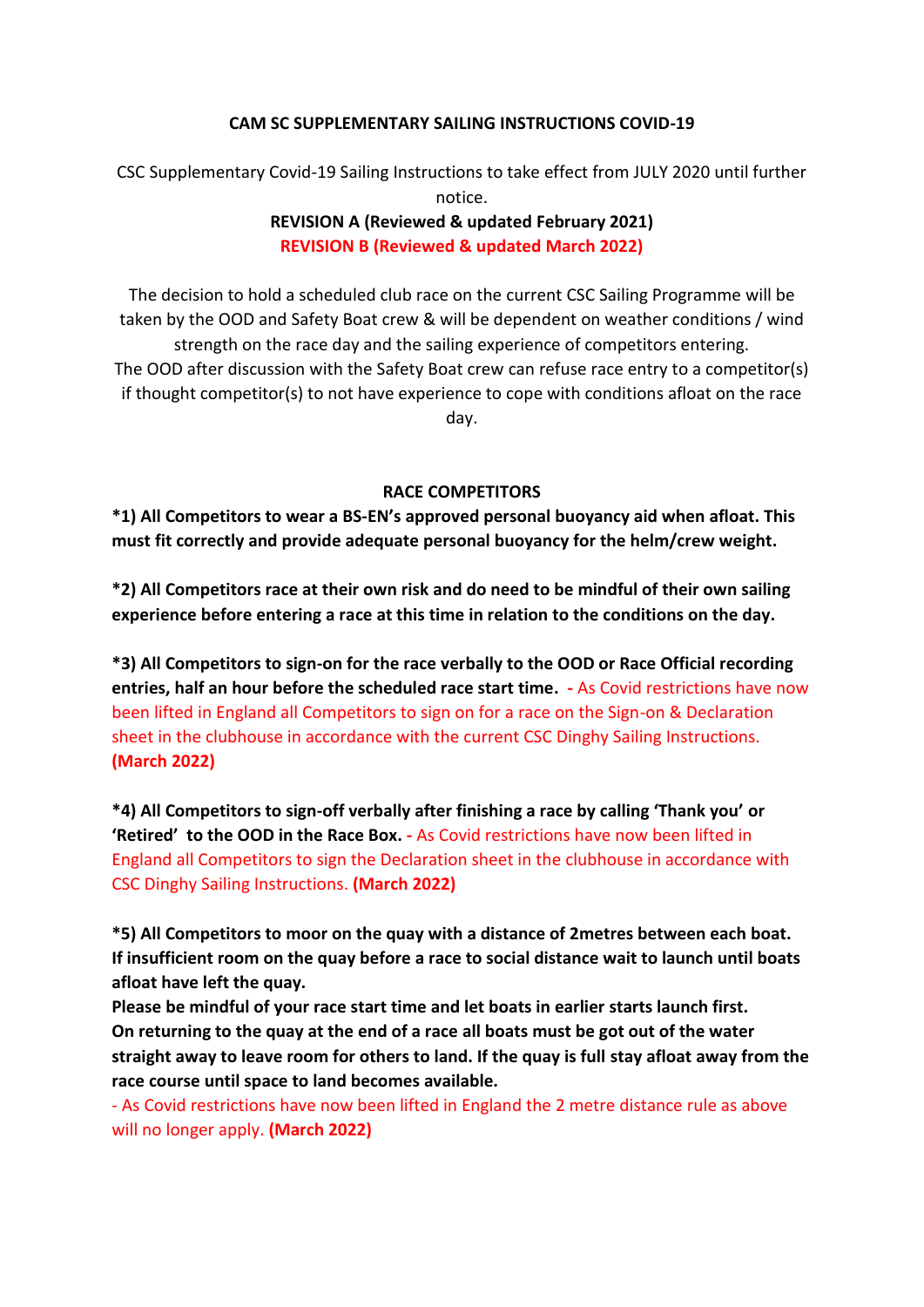#### **COVID-19 CSC RACING RULES**

**(additional to the RYA Racing Rules of Sailing 2021-2024 & Cam SC Sailing Instructions) \*1) When afloat racing and sailing helms of boats should attempt to social distance from other boats on the water in accordance with current Government guidelines for social distancing.** - Social distancing rules no longer apply. **(March 2022)**

**\*2) At all times when afloat & racing boats MUST AVOID collisions. If a boat infringes a racing rule 2 circles must be completed in accordance with the RYA Racing Rules of Sailing 2021-2024.**

#### **SAFETY BOAT**

**\*1) A club safety boat must be on the water during a club organized race.** 

**The SMALL WHITE SAFETY BOAT to be used for SATURDAY YOUTH TOPPER & OPTIMIST RACES and the LARGE SAFETY BOAT to be used for SUNDAY RACES. Safety boats to have adequate PPE on board at all times and in the event of having to rescue a helm PPE (Face Covering / Gloves – provided) must be worn by both safety boat crew.** - PPE optional to wear on a rescue. **(March 2022)**

**Safety boat crews to be responsible to check boat for PPE equipment on board, including hand sanitizer and disinfectant spray, before the race. Safety boats to be disinfected by crews following the race, or left unused for 72 hours after.**

**\*2) A crew of 2 members from the same household, or from 2 households forming a bubble (if Government advice allows), should be manning the safety boat for the duration of the race. Face coverings to be used in the safety boat if crew are from different households** - Rule 2) as above no longer applies. **(March 2022)**

**\*3) In the event of rescuing a helm / crew from a racing boat minimal contact should be made person to person. If helm / crew to be got into the safety boat the helm / crew should be given face covering and gloves from the PPE box while in the safety boat, and be put ashore at the earliest opportunity.** - PPE to be provided to racing boat helm / crew at the discretion of the safety boat crew. **(March 2022)** 

**Disinfectant spray / Hand Sanitizer to be used in safety boat following helm / crew being put ashore.**

**The capsized boat will be dragged to the shore and towed back to the club AT THE END OF THE RACE.**

**An extendable boat hook to help with retrieving boats at a distance will be provided in the safety boat.**

**\*4) Safety boat crews to have authority to withdraw any helm from the race if felt that helm was not coping with the conditions afloat. Helm to sail back to the quay or to go ashore to walk back to the club with their boat being brought back at the end of the race.** 

**\*5) Safety boat to be disinfected after use or left for 72hours before being used again.**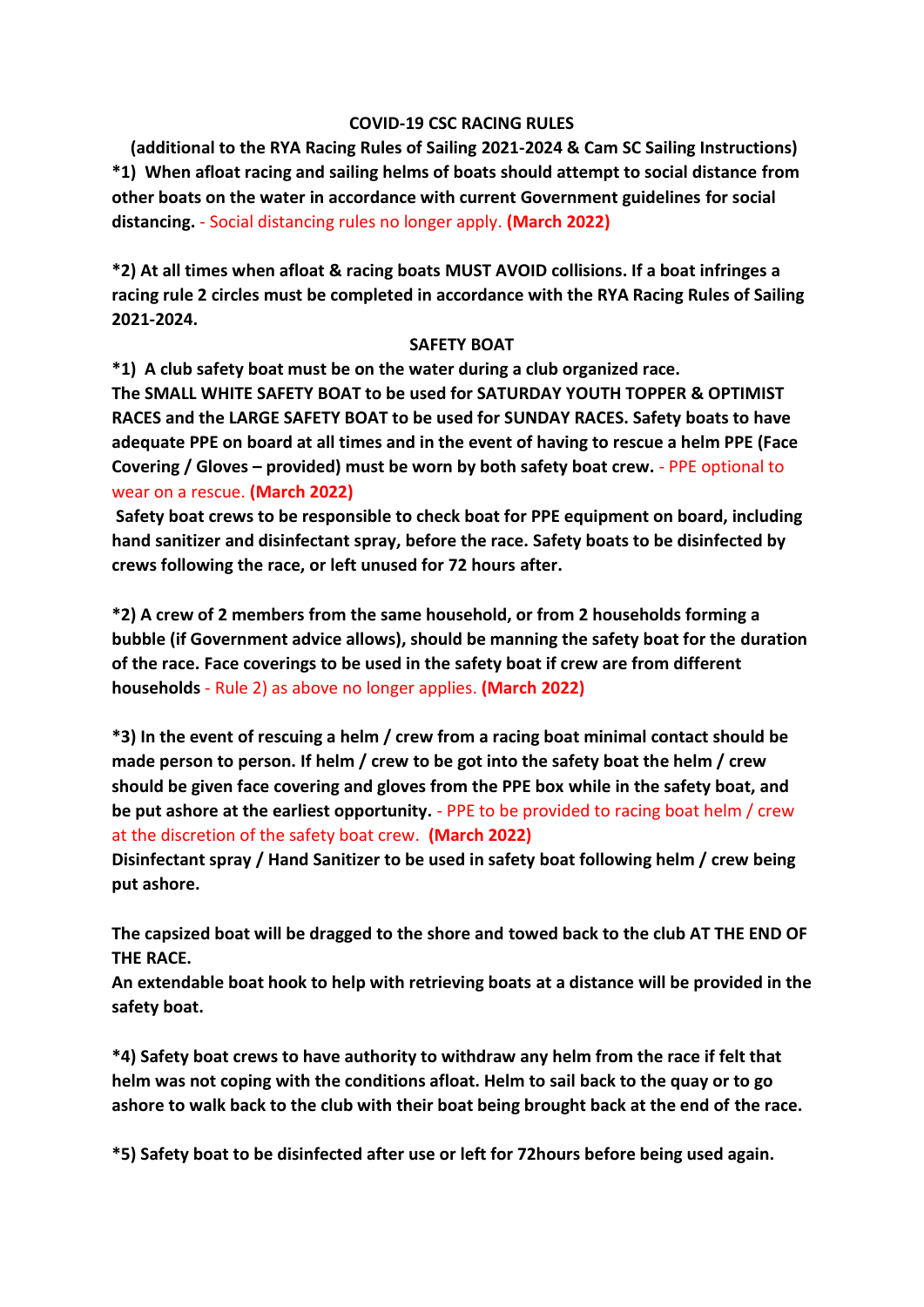#### **RACE BOX**

**\*1) A key for the Race Box will be found in the box of additional equipment handed to the OOD at the Race Briefing. For Saturday Optimist & Youth Topper races a key for the Race Box will be located in the yellow storage cupboard in the Dutch Barn.** - The key for the Race Box will be found in the clubhouse and all equipment for the Race Officials will be found in the Race Box. **(March 2022)**

**\*2) TWO RACE OFFICIALS ONLY to be in the Race Box, and on the veranda. Race Officers to be from the same household if possible, or from 2 households forming a bubble (if Government advice allows). The windows / door of Race Box must remain open when in use. If Race Officers are from 2 different households social distancing must be complied with at all times and Face Coverings must be worn in the Race Box & on the veranda. -** As Covid restrictions have now been lifted in England rule 2) as above with reference to wearing Face Coverings is optional but is to be advised. **(March 2022)**

**\*3) For Saturday Racing the flag halyards on the LEFT side of the yardarm to be used and for Sunday Racing the halyards on the right hand side. If only one Race Officer in the Race Box sound signals only will be used and not flags.**

**\*4) Course boards usually displayed on the front of the Race Box may or may not be used at discretion of the OOD.**

- All flag halyards and course boards may be used for Saturday / Sunday and Bank Holiday racing. **(March 2022)**

**\*5) Race Box, and all race equipment used including course boards to be disinfected by Race Officials following the race, or Box not to be entered for 72hours following.**

#### **RADIOS VHF (and Other)**

**\*1) Radio to be used by one Race Official only and one Safety Boat crew only.**

**\*2) Radios to be disinfected each time following use or left for 72hours before re-using.**

#### **FURTHER NOTICES**

**The outside door of the WORKSHED will be a temporary notice board for further SAILING NOTICES and RESULTS until the clubhouse can be safely re-opened**

> *By Order of the CAM SAILING CLUB Covid-19 SAILING SUB-COMMITTEE 14.07.2020* **(Reviewed February 2021)**

**(Reviewed March 2022) -** As Covid restrictions have been lifted in England the Notice Board in the clubhouse will now be used